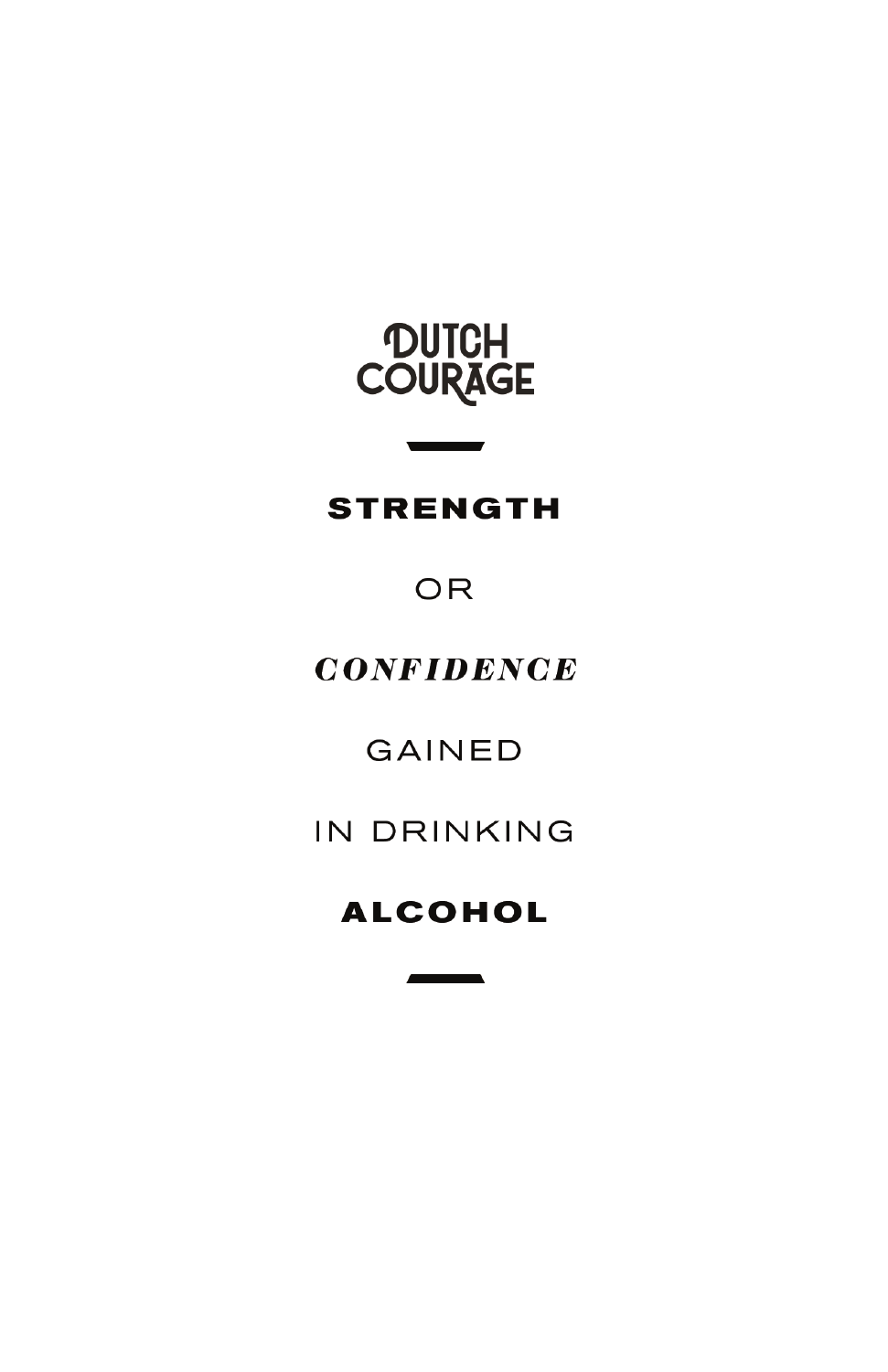### *etymology*

**DURING THIRTY YEARS' WAR**, in the 17th century, the British and Netherlands were at odds with each other over political, religious and trade boundaries. The British did however develop a liking of the Dutch spirit Genever (juniper). The Brits would consume copious amounts of the enlightened spirit and gain a confidence before battle. Hence, Dutch Courage. You might know it as liquid courage.

#### **DISCOVER YOUR COURAGE**

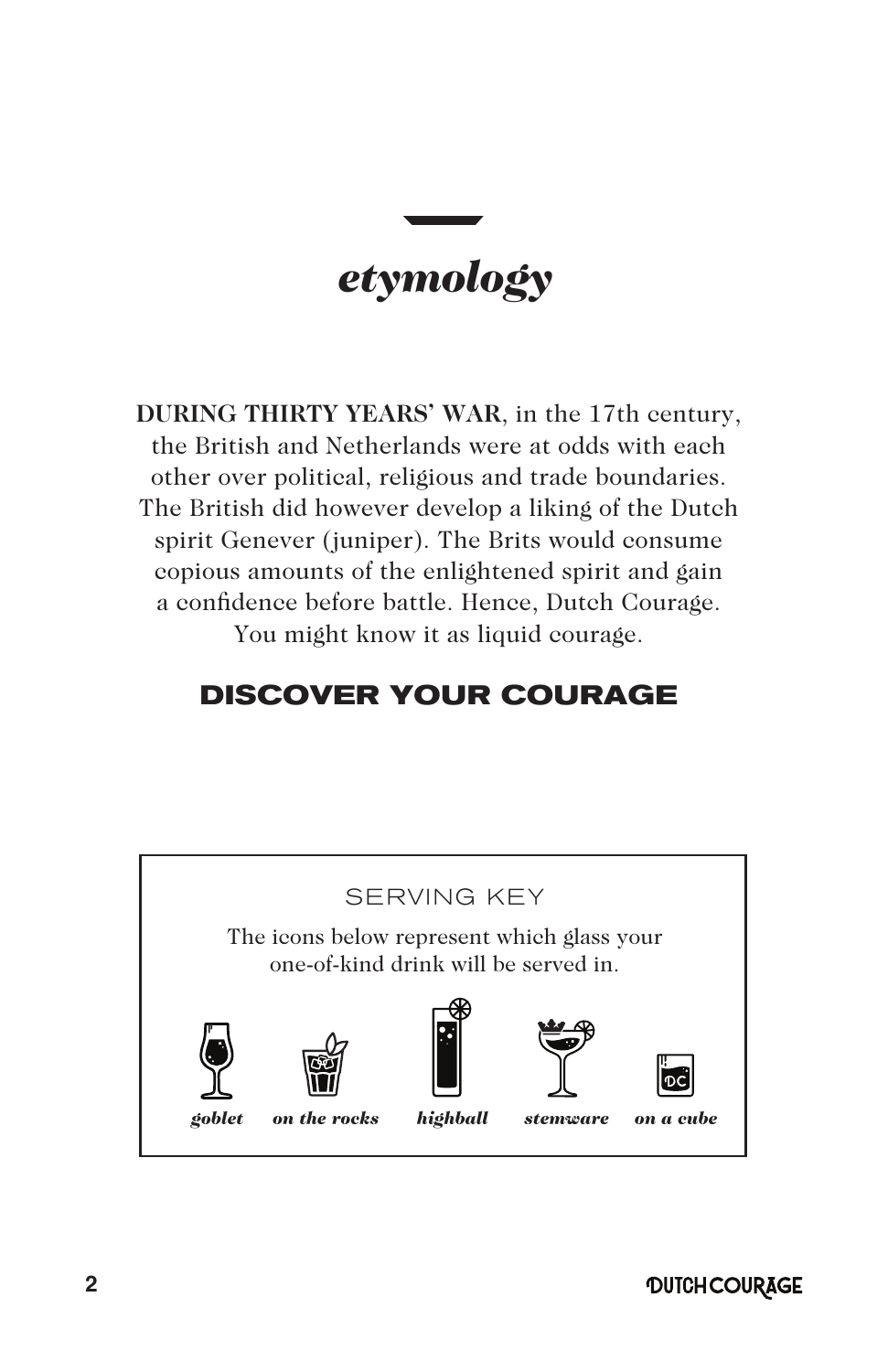

### **CONTENTS**

| <b>OUR FAVORITES</b>                                          | Page 04      |
|---------------------------------------------------------------|--------------|
| <b>COURAGEOUS COCKTAILS &amp;</b><br><b>FEATURED G&amp;TS</b> | Page 05      |
| FRIENDS OF GIN & PUNCHES                                      | Page 06      |
| <b>GIN CLASSICS</b>                                           | Page 07      |
| <b>FROSTIES &amp; SPIRIT FREE</b>                             | Page 08      |
| <b>FLIGHTS</b>                                                | Page 09      |
| <b>BEER &amp; WINE</b>                                        | Page 10      |
| THINGS TO EAT                                                 | Page 11-13   |
| CIVIL DECORUM<br>HOW TO ENJOY YOUR TIME HERE                  | Page 14 - 15 |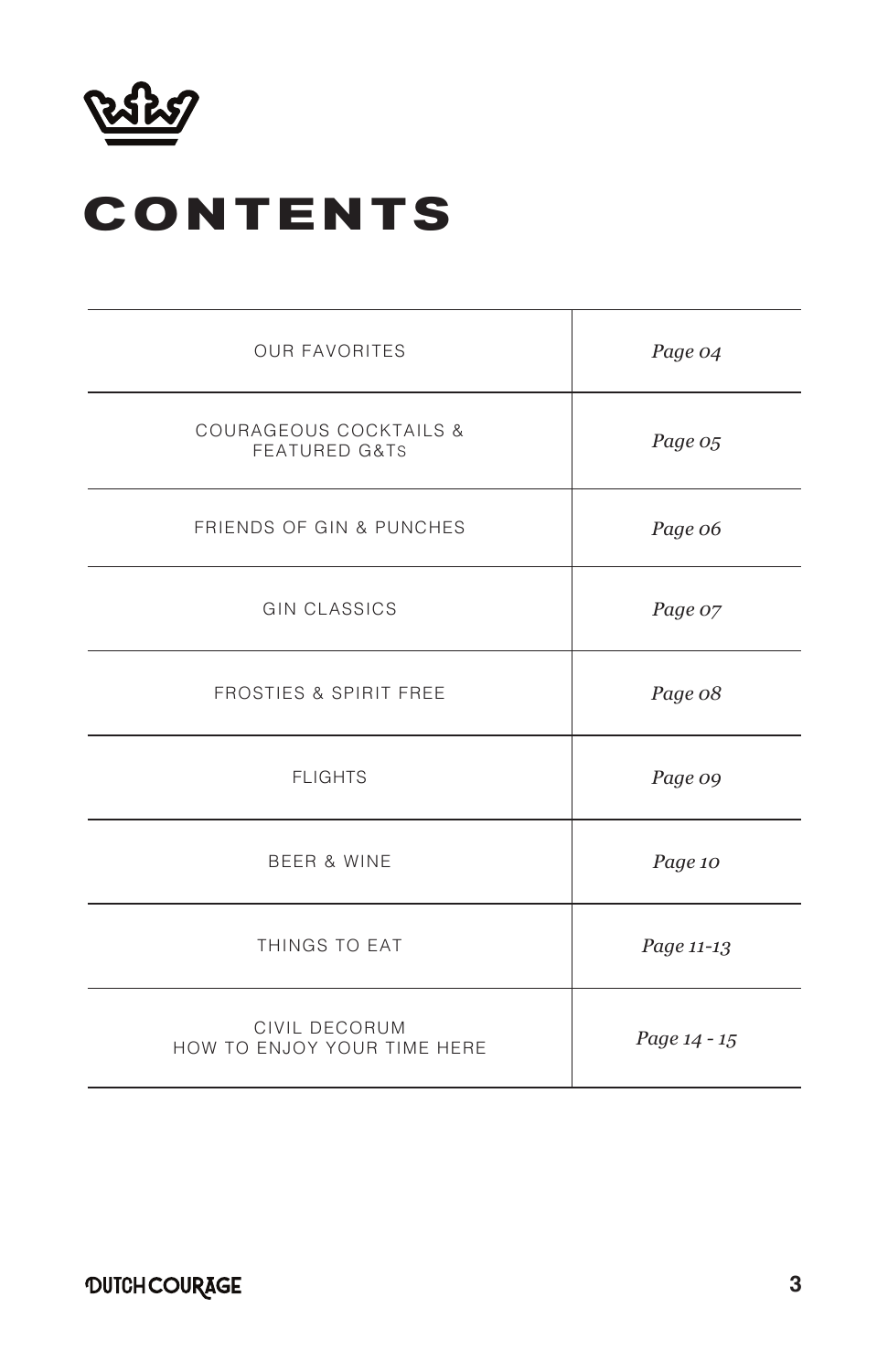### OUR FAVORITES



#### **JEFFERSON SOUR \$11**

*sage-infused hayman's "royal dock" gin, royal combier, lemon, honey, lemon oil* 



#### **THE ELEANOR \$10**

*bsc "shot tower" gin, rosewater, cocchi rosa, grapefruit, salasar cremant brut, rose buds* 



#### **THE D.C.O.F. \$14**

*lockhouse barreled gin, cinnamon, cardamom bitters, lemon oil*

#### **PATIENTLY WAITING \$14**

*bsc "pineau des charentes cask finished" gin, nonino aperitivo, wine collective vermu, orange bitters*  **This gin had been crafted in collaboration with Balitmore Spirit Co. exclusively for Dutch Courage.**



#### **BLACK MAGIC** \$11 **- In memory of our friend Bryan -**

*roku japanese gin, benedictine, blackberry cordial, lemon, torched rosemary, dehydrated lemon* 



#### **4 LITTLE BIRDS \$13**

*la favorite rhum, hamilton pot still black rum, plantation o.f.t.d. rum, capitoline tiber aperitivo, cherrywood smoked pineapple, lime, dehydrated lime, pineapple fronds*



#### **A JAPANESE BREAKFAST \$13**

*nikka gin, chartreuse, yuzu marmalade, lime, szechuan tincture, egg white, dehydrated lime* 



**4**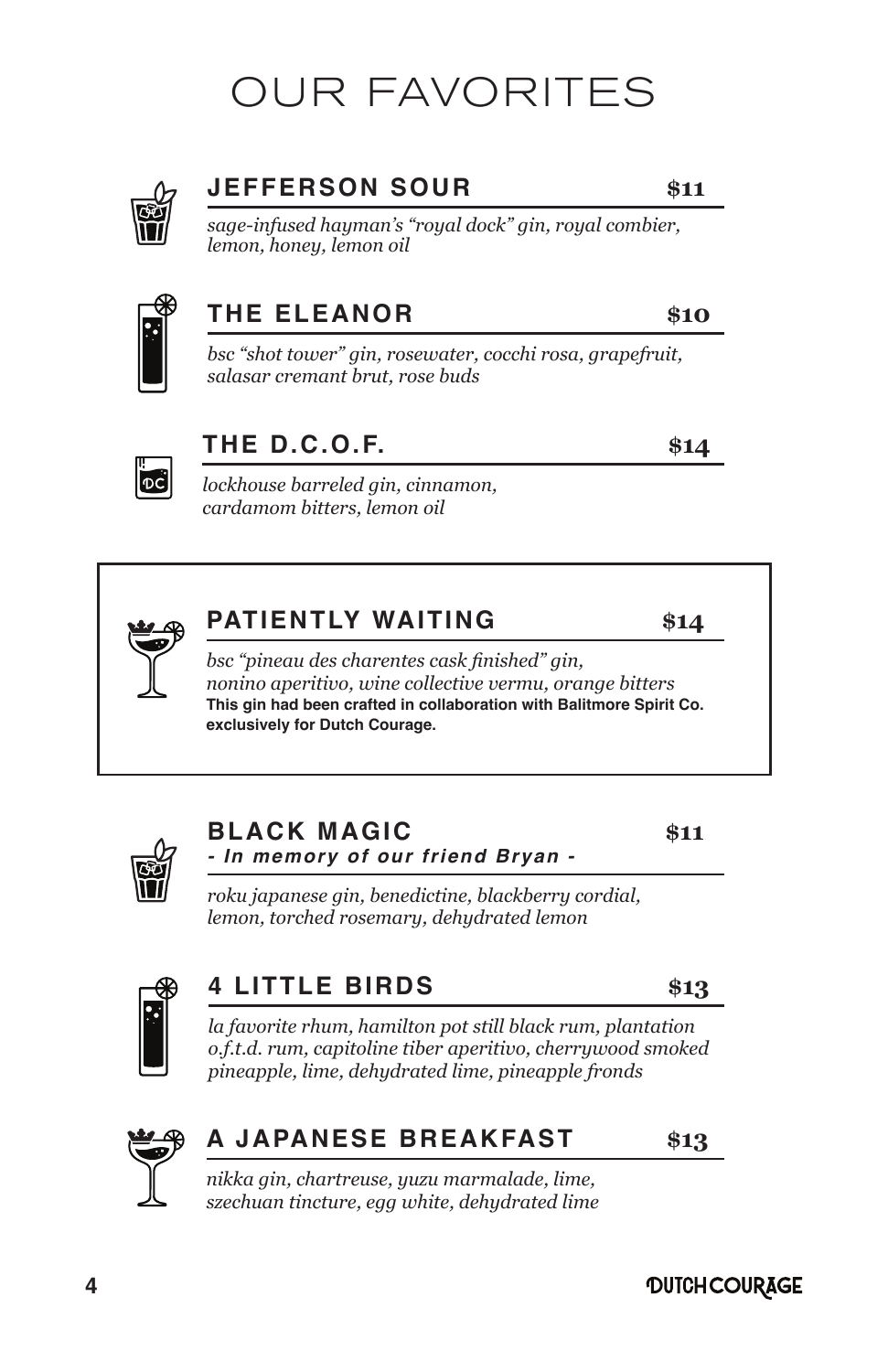### COURAGEOUS COCKTAILS



#### **PARADISO \$12**

*boomsma jonge genever, tarragon infused barsol pisco, suze, kiwi, pink peppercorn, lime, dehydrated kiwi* **\$1 from each cocktail sold will be donated to Baltimore Abortion Fund.**



#### **BARLEY KNOW HER \$13**

*two james aged gin, st. george pear brandy, r&w apricot orchard, barley malt, toasted rice demerara, lemon, pandan, singha soda, dehydrated lemon* 



#### **SLURRED WORD \$13**

*martin miller's westbourne gin, agwa de bolivia, genepy, house lime cordial, mint*



#### **SPAGLIACCI \$14**

*boxer gin, forthave red aperitivo, grapefruit-thyme, lustau palo cortado sherry, salasar crémant brut* 



#### **THE CATALINA BREEZE \$12**

*50 pounds gin, strega, peychaud's bitters grapefruit, honey, coconut, avocado, mint*

FEATURED G&Ts



#### **LONDON CALLING \$12**

*gin lane "victorian garden" gin, folkington's english garden tonic, cucumber, lavender, mint, lemon*

#### **TEA PARTY \$13**

*jin jiji darjeeling gin, averell damson plum, maury rancio, juniper culinary apothecary secret meeting tea, lemon*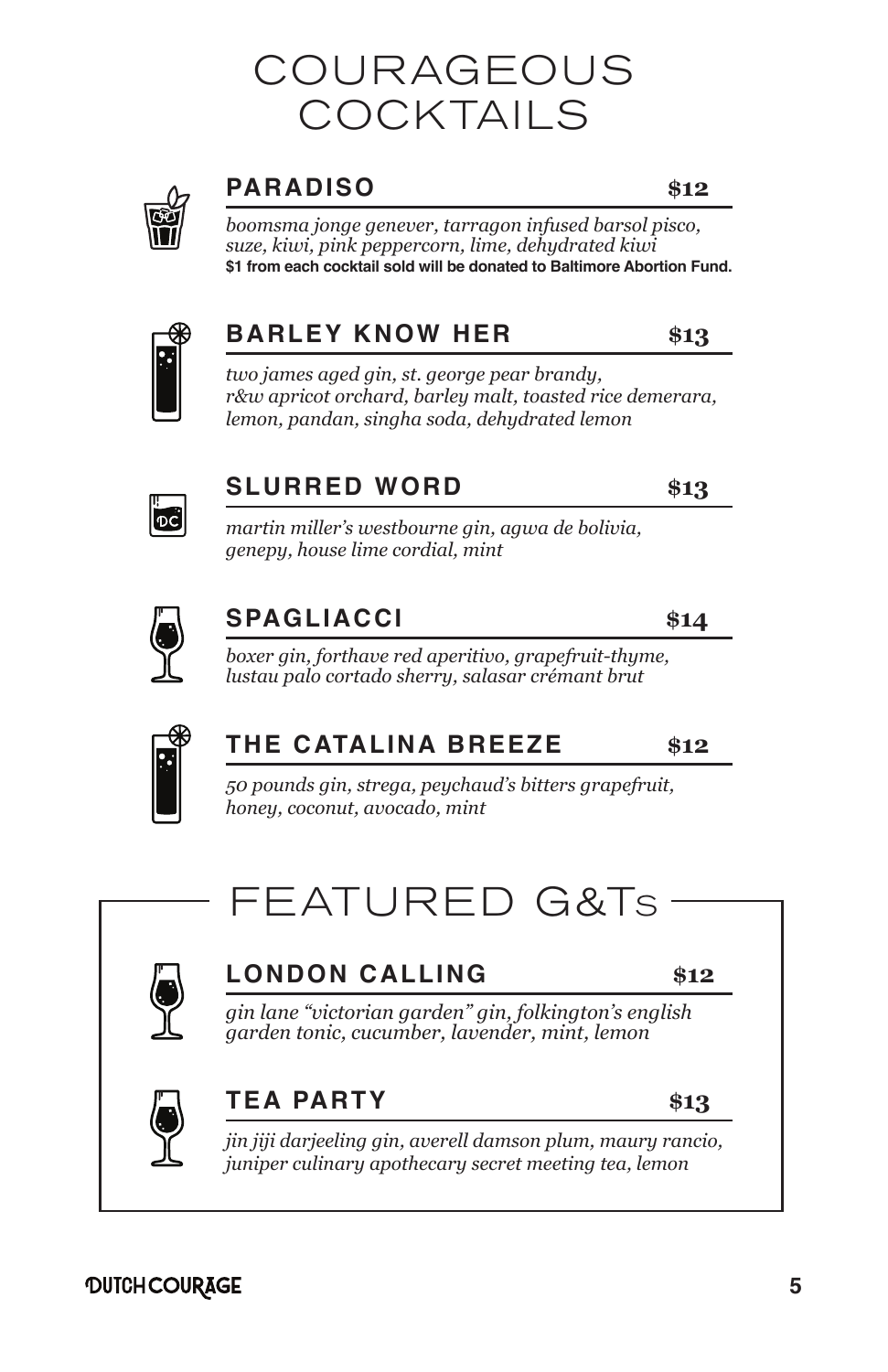### FRIENDS OF GIN



#### **ZEN GARDEN \$12**

*proper sake co. nigori, wine collective vermu, lychee, hibscus, st. germain elderflower, lemon, black pepper tincture, hibiscus flower*



#### **PICANTE MARIA \$13**

*el guel mezcal, gochujang, lime, plum tomato, horseradish tincture, soy sauce, flying dog numero uno cerveza, sal de chapulin* 



#### **THE CORPUS CHRISTI \$13**

*clairin la rocher rum, st. elizabeth's allspice dram, bittermens tepache, lemongrass tincture, lime, orange flower water, aquafaba, blue spirulina, nutmeg* 



#### **PINK MATTER \$12**

*libelula tequila, ancho verde, guava-jalapeno agave, lime, jalapeno salt*



#### **HEART POTION \$12**

*odvi armagnac, montenegro, p.f. dry curacao, benedictine, lemon, peychauds bitters, dehydrated lemon*



#### **HUNDRED ACRE WOODS \$14**

*woodinville rye, laird's 7 1/2 yr apple brandy, hayman's sloe gin, chili-honey, orange bitters, absinthe, dehydrated apple*

### PUNCHE

*5 servings per punch. Must be a party of 3 or more to order.*



#### **SUCH IS LIFE \$70**

*four pillars "bloody shiraz" gin, averell dansom plum liqueur, fonseca bin 27 port, spiced plum, acidified orange, pomegranate molasses, turmeric tonic tea, black lemon bitters* 



#### **OH MY MY \$70**

*republic restoratives chapman's apple brandy, salers gentiane aperitif, nardini acqua di cedro, lemon, sparkling brut, absinthe, mint*

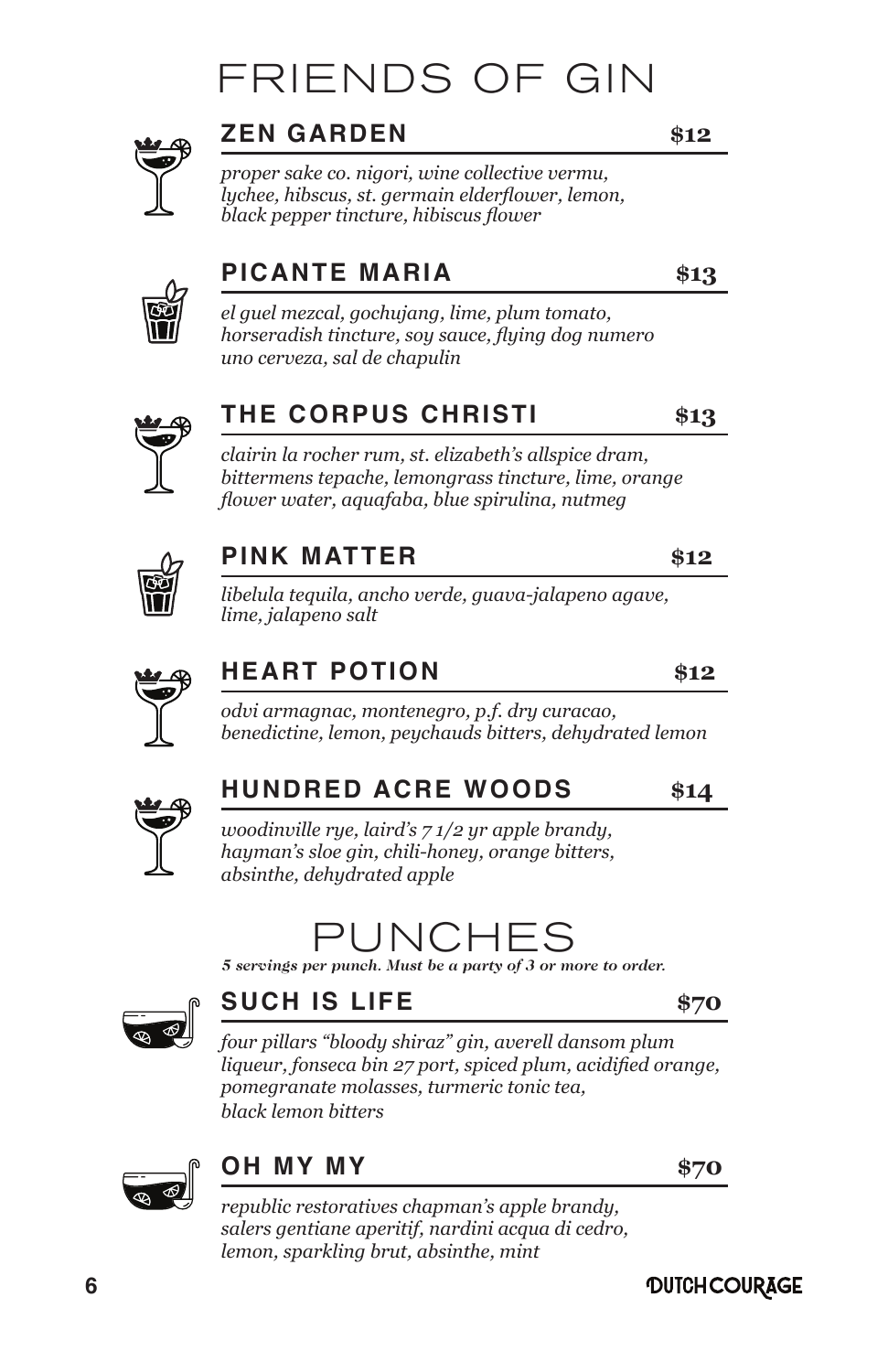### GIN CLASSICS



#### **ARMY & NAVY \$10**

*gin, orgeat, lemon, angostura bitters, lemon oil \*contains nuts* **In 1948 David A. Embury printed this cocktail in his cocktail book "The Fine Art of Mixing Drinks".**

#### **WHITE NEGRONI \$10**

*gin, cocchi americano, suze, lemon oil* 

**In 2001, Wayne Collins created this riff on the timeless classic. We think Count Camillo Negroni would have enjoyed it!.** 



ФĆ

#### **SOUTH SIDE \$10**

#### *gin, mint, lime, simple, mint sprig*

**From the 1910s, this cocktail's story comes from the Sportsman's Club on Long Island to the tough streets of Chicago and then adopted by Baltimore.** 



#### **GIN BUCK \$10**

*old tom gin, lime, ginger, angostura bitters, soda, dehydrated lime, candied ginger* 

**Of an unknown origin, the Buck cocktail dates to the mid-1800s.** 



#### **HOUSE MARTINI \$10**

*navy strength gin, c. comoz chambery vermouth, orange bitters, lemon oil* **Everyone thinks they have the best martini recipe,**

**and so does Brendan.** 



#### **CLOVER CLUB \$10**

*gin, dry vermouth, raspberry, lemon, egg white*  **A Philadelphia based cocktail, the Clover Club was created for the exclusive men's club at the Bellevue-Stratford Hotel circa 1901.**



#### **RAMOS GIN FIZZ \$10**

*gin, lemon, lime, sugar, orange flower water, cream, egg white, soda water, lime zest* **Concocted by Henry C. Ramos in 1888 at the Imperial Cabinet Saloon in New Orleans.**

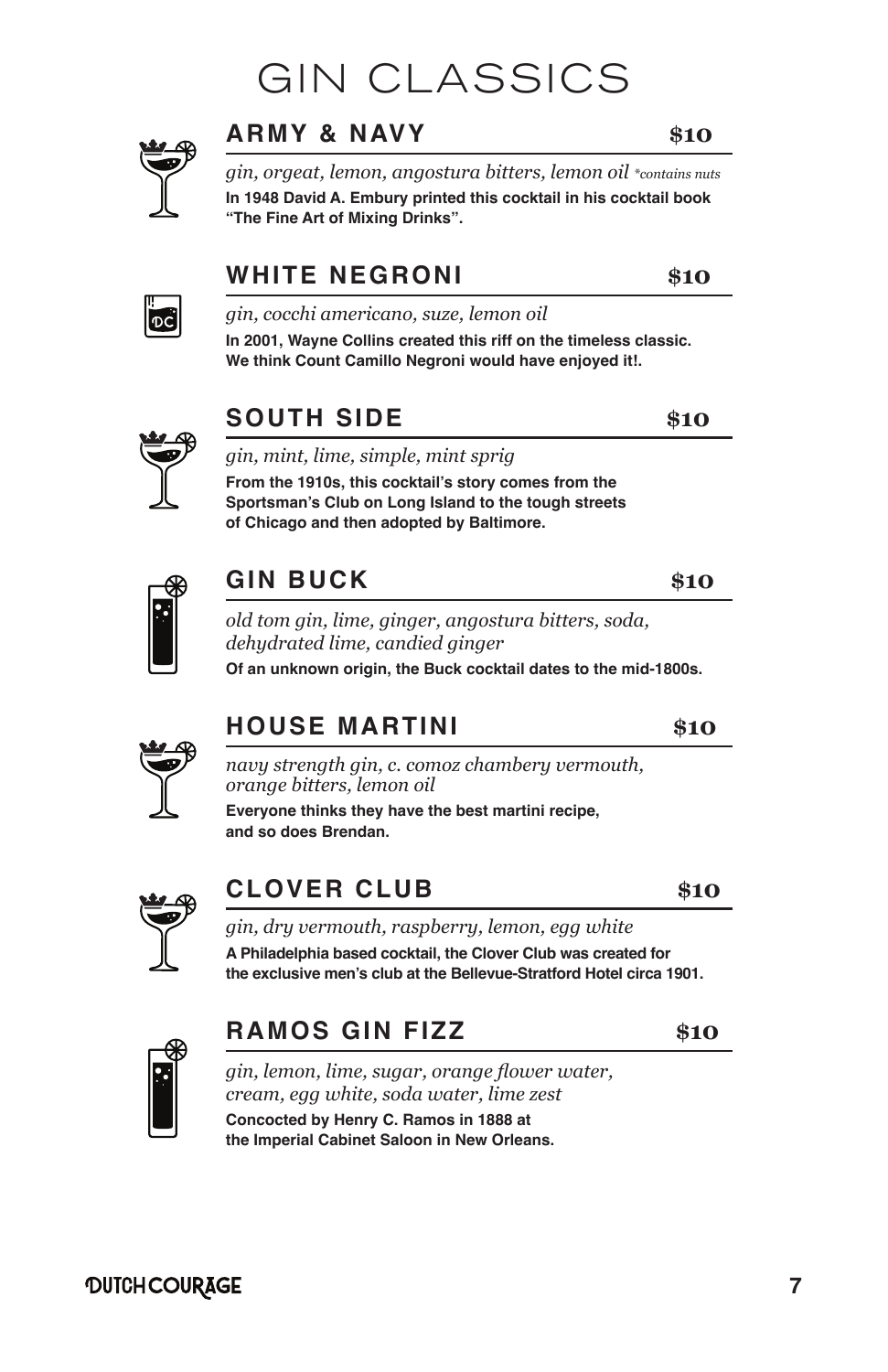

*sagamore rye, aqua de cedro, peach-mint, lime*

#### **WHERE BISON ROAM \$12**

*barr hill gin, zubrowka bison grass vodka, honeydew, oat milk, lemon*

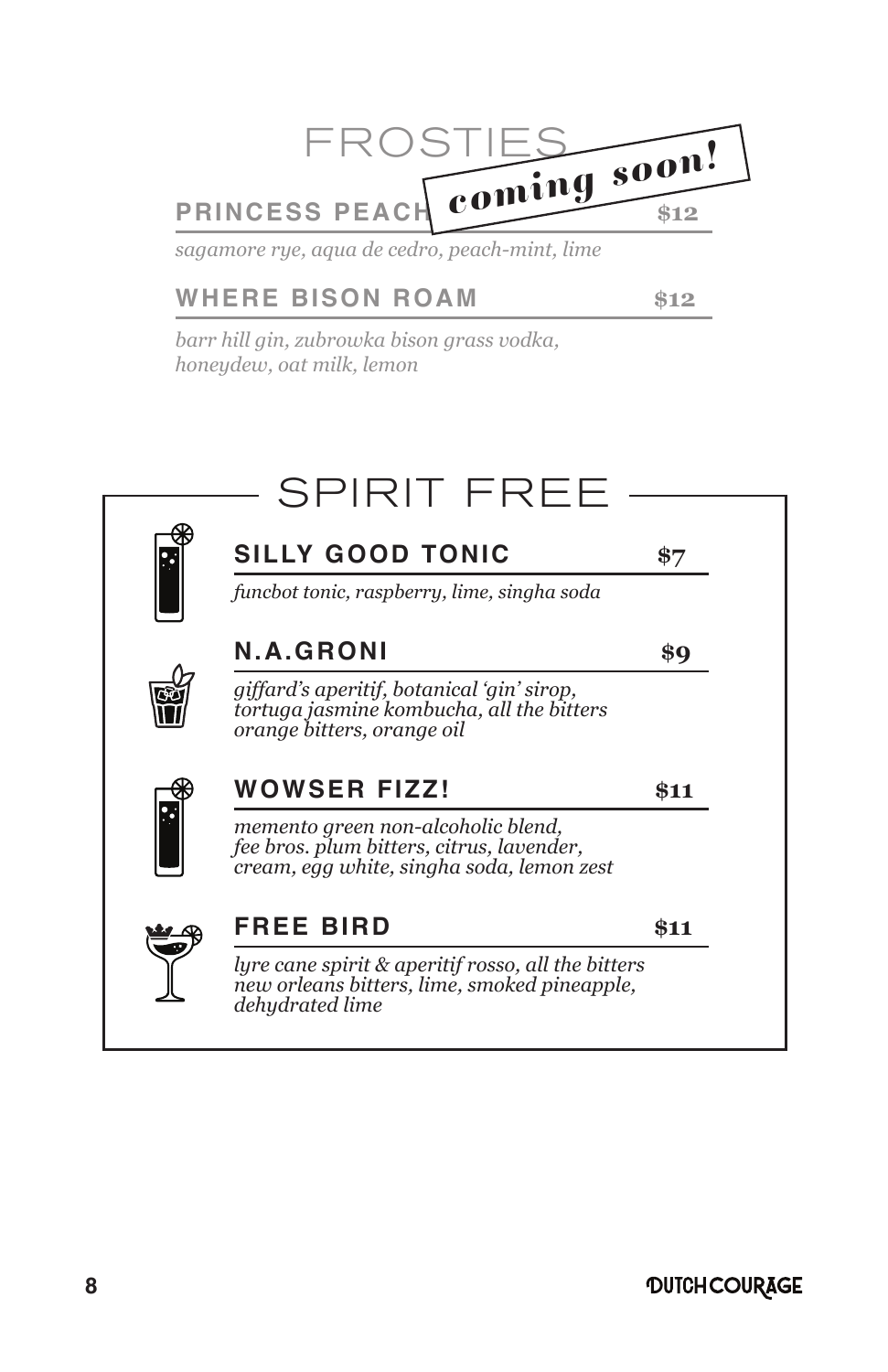## *flights*

#### **PARADE OF FLOWER** \$11

**g'vine florasian gin***: ginger root, candied kaffir lime, licorice* **glendalough rose gin***: blooming flowers, sweet juniper, orange oil*  **uncle val's botanical gin***: cucumber, fresh herbs, orange cream, lavender* 

#### **EMERALD ISLE \$12**

**bertha's revenge gin***: baking spice, cumin & lime zest* **ha'penny rhubarb gin***: fresh rhubarb, botanical spice, citrus* **dingle gin***: warm juniper, floral marmalade, eucalyptus*

#### **GIN MATSURI \$16**

**etsu gin***: orange blossom, rose, gentle juniper, subtle earthiness* **matsui hakuto gin***: sweet pear, yuzu citrus, black pepper* **ki no bi gin***: yuzu citrus, orange oil, pine notes, eucalyptus* 

#### **3 IF BY SEA \$12**

**minke irish gin***: salty seaweed, zesty fruitiness, red pepercorn* **gray whale gin***: citrus pithe, salinity, minerality, herbaceous pine* **edinburgh seaside gin***: floral, subtle salinity, warm spice*

#### **AGED TO PERFECTION \$16**

**bols aged genever***: bready, muted floral, spice & herbal* **bsc pineau des charentes cask finished gin***: subtle stone fruit, honeyed spice, fresh pine, toasted oak* **catoctin creek pear brandy cask finished old tom gin***: juicy pear, wild flower honey, soft juniper, delicate baking spice*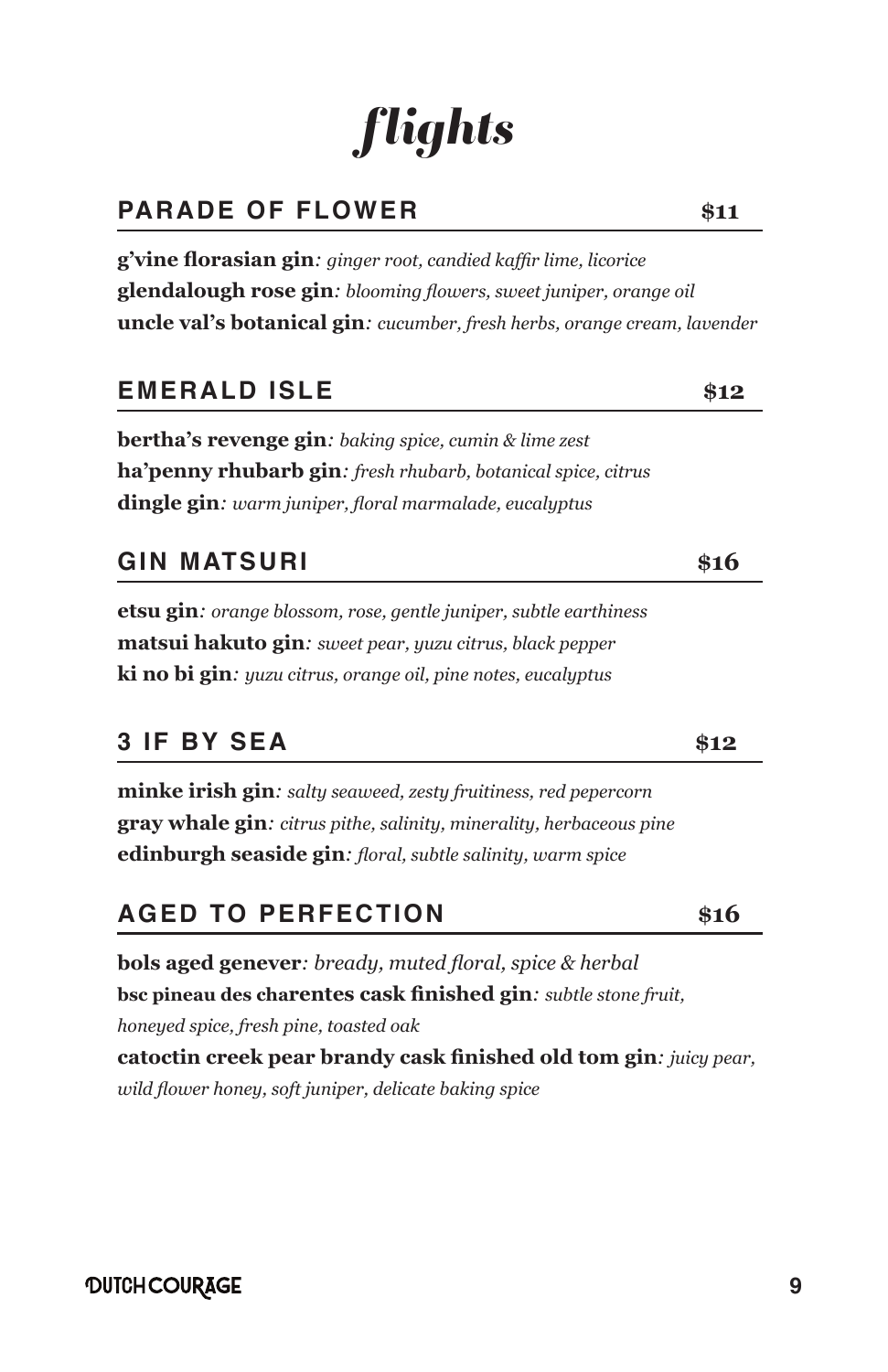### BOTTLES & CANS

| Peabody Heights Old Oriole Park 160z.         | \$4       |
|-----------------------------------------------|-----------|
| Stillwater "Insetto" Italian Plum Sour        | \$7       |
| Manor Hill Pilsner                            | $$5^{50}$ |
| Flying Dog "Numero Uno" Lager                 | \$6       |
| Manor Hill "Farm Fuzz" Peach Witbier          | \$6       |
| Peabody Heights "Mr. Trashwheel" Session IPA  | \$6       |
| Diamondback Brewing "Half Day" Pale Wheat Ale | \$6       |
| Peabody Heights "Astrodon" Hazy IPA           | \$6       |
| Checkerspot "Fancy Pants" NEIPA 160z.         | \$10      |
| 1623 Brewing Co. Dry Irish Stout              | \$6       |
| Old Westminster "Happy Camper" Wild Cider     | \$8       |
| Charm City Seasonal                           | \$7       |

### WINE

| SPARKLING  | Maison Salsar, Crémant de Limoux Brut<br>Languedoc, France, NV   | $$10^{00} / $36^{00}$ |
|------------|------------------------------------------------------------------|-----------------------|
| SPARKLING  | Domaine Bosquet Brut Rosé<br>Mendoza, Argentina, NV              | $$9^{00}/$32^{00}$    |
| WHITE      | Raza Vinho Verde<br>Minho, Portugal '21                          | $$7^{00}/$2,5^{00}$   |
| WHITE      | Bellevue Tourain Sauvignon<br>Blanc Loire, France 21             | $$9^{00}/$32^{00}$    |
| WHITE      | Garzon Albarino Reserva<br>Uruguay '21                           | $$9^{00}/$32^{00}$    |
| ROSÉ       | Old Westminster Rosé<br>Westminster, Maryland '21                | $$13^{00}/$48^{00}$   |
| <b>RED</b> | Domaine Saint Cyr Beaujolais<br>Burgundy, France '20             | $$11^{00}/$40^{00}$   |
| <b>RED</b> | Domaine Berthet-Rayne Côtes du Rhône<br>Rhône Valley, France '20 | $$12^{00} / $44^{00}$ |
| <b>RED</b> | Ostatu Rioja Crianza<br>Rioja, Spain '18                         | $$13^{00}/$48^{00}$   |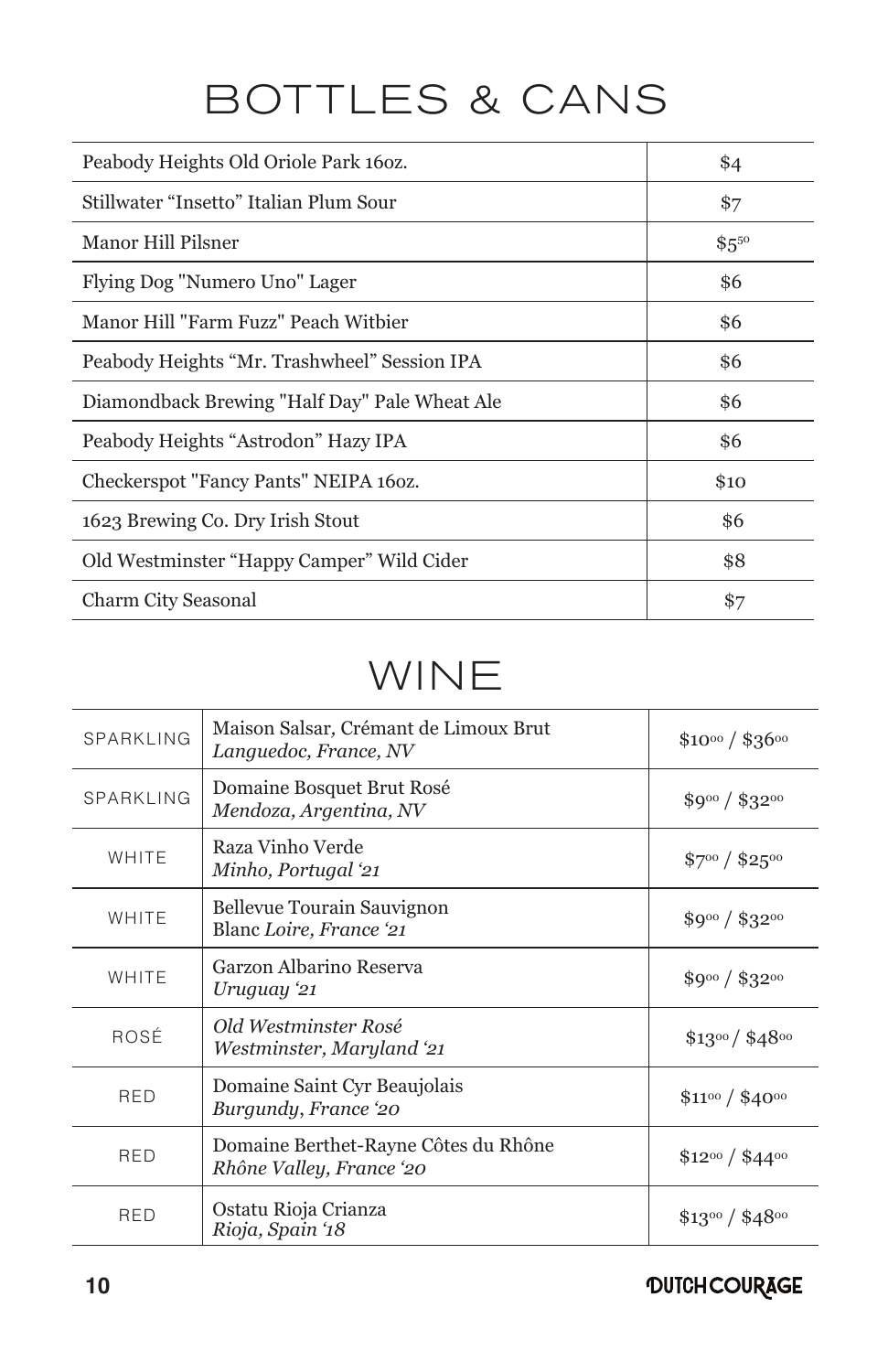### THINGS TO EAT

#### **SNACKS**

| <b>Hurricane Pub Mix</b><br>blend of nuts, pretzels, rice crackers & bagel chips with furikake seasoning | 85 |
|----------------------------------------------------------------------------------------------------------|----|
| <b>Giant Corn Nuts</b><br>jamaican jerk seasoned                                                         |    |
| <b>Popcorn</b><br>fresh popped corn with sawsawan spice blend                                            | 85 |
| <b>Slender James</b><br>dutch metworst style sausage stick                                               |    |

#### **BOARDS**

*with crostini & accoutrement*

| CHEESE                          | The Blue Jay<br>rich cow's milk with juniper from deer creek, wi        | <b>\$10</b> |
|---------------------------------|-------------------------------------------------------------------------|-------------|
| CHEESE                          | Lamb Chopper Gouda<br>nutty buttery sheep's milk from cypress grove, ca | \$13        |
| CHEESE                          | <b>Humboldt Fog</b><br>creamy earthy goat's milk from cypress grove, ca | \$12        |
| <b>MEAT</b>                     | <b>Prosciutto</b><br>18-month dry-cured ham                             | \$9         |
| <b>MEAT</b>                     | Gin & Juice Salami<br>lamb, pork, juniper, citrus peel                  | \$13        |
| <b>MEAT</b>                     | Loukanika<br>orange, oregano, cumin salami                              | \$9         |
| TINNED<br><b>SEAFOOD</b>        | Nuri<br>spiced mackerel                                                 | \$14        |
| <b>TINNED</b><br><b>SEAFOOD</b> | Tenorio<br>tuna with capers                                             | \$14        |
| TINNED<br>SEAFOOD               | Lulas<br>squid stuffed with tomatoes, onions, rice, spice               | \$14        |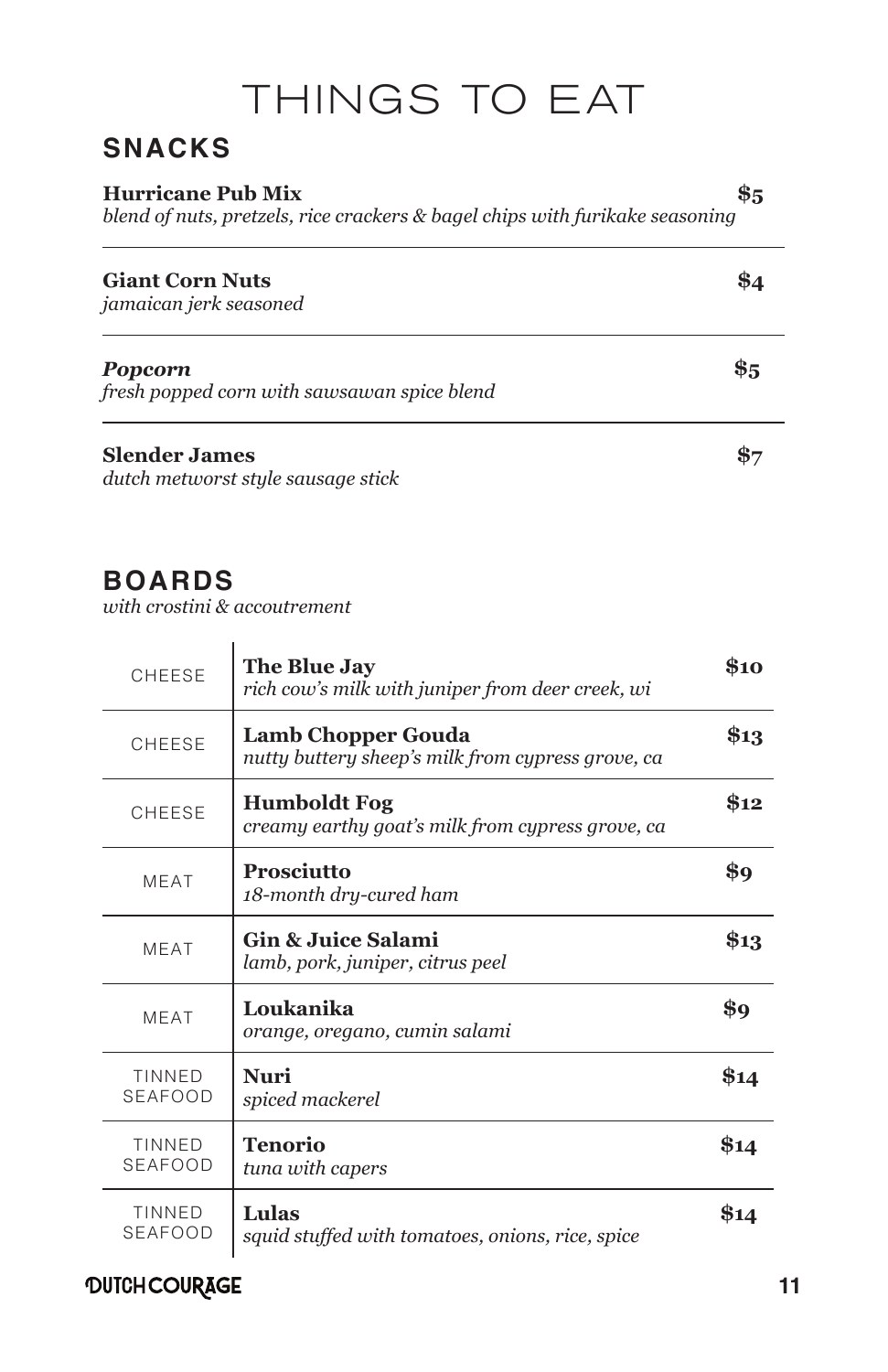### THINGS TO EAT

#### **SMALL PLATES**

#### **Soy Brine Deviled Eggs \$9**

*sake vermouth, smoked trout roe, furikake, ramen crumble, chili oil*

#### **Burrata Salad \$14**

*baby greens, karma farms badger flame beets, berliner weisse red currants, za'atar pistachios, grapefruit-thyme vinaigrette, pomegranate honey*

#### **Roasted Asparagus \$11**

*pickled shallots, roasted carrot romesco, red drop peppers, smoked hazelnuts, lemon-dill oil*

| <b>Smoked Duck Wings</b>                                        | \$15 |
|-----------------------------------------------------------------|------|
| barr hill gin "bee's knees" bbg, smoked paprika, edible flowers |      |
|                                                                 |      |

### **Smoked Beet Hummus \$10**

*parmesan herb pita chips, everything spice, pistachio crumble, dill*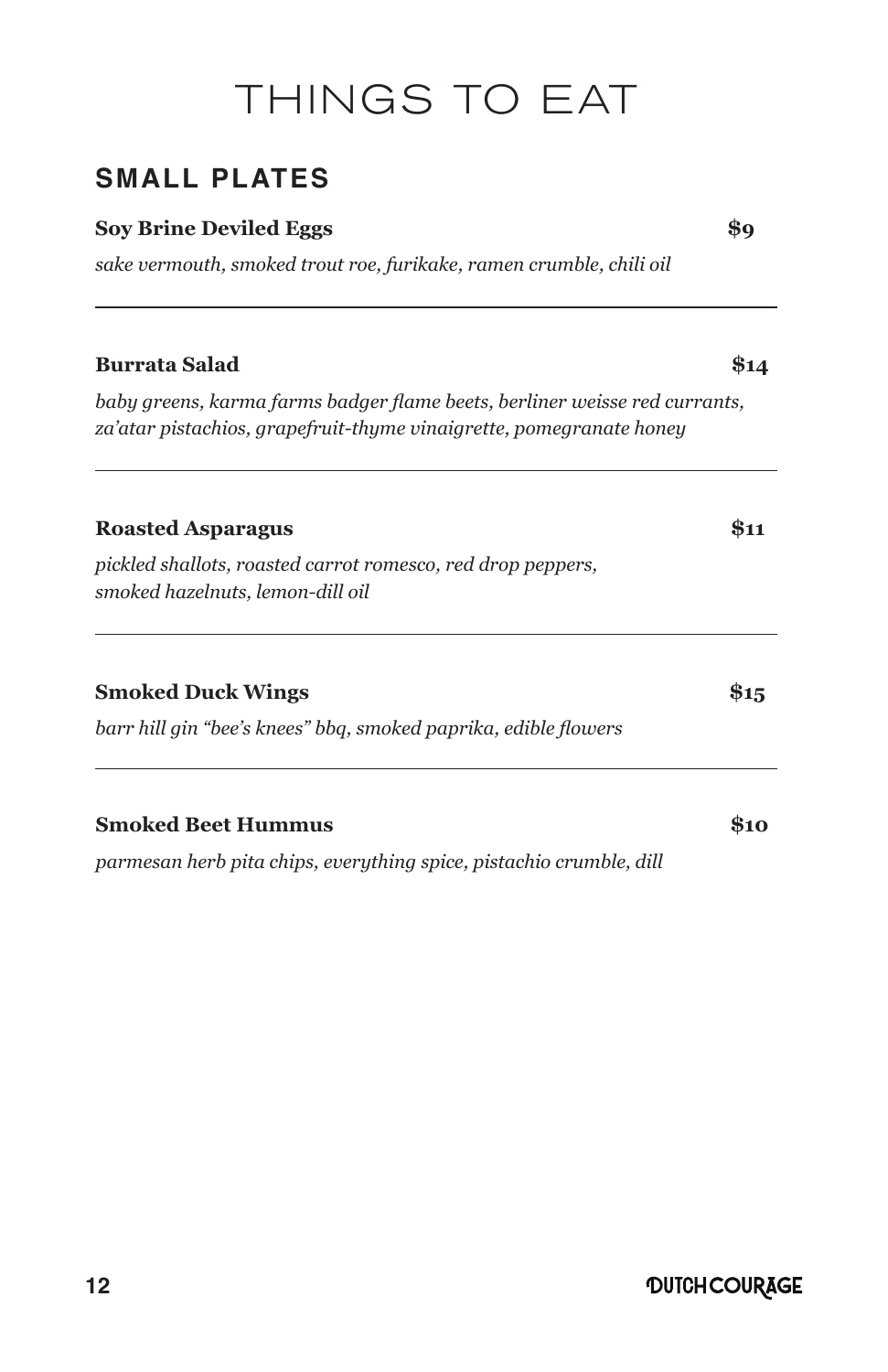### THINGS TO EAT

#### **TOASTS**

| <b>Motzi Bread &amp; Smoked Salmon Mousse</b><br>pickled asparagus, grebiche, chervil, borage, everything spice |      |
|-----------------------------------------------------------------------------------------------------------------|------|
| <b>Motzi Bread &amp; Pickled Plums</b>                                                                          | \$13 |
| garlic confit mascarpone, arugula, fennel,<br>ginger-maple gastrique, pecan dukkah                              |      |
| <b>SANDWICHES</b>                                                                                               |      |
| with chips or vegan option                                                                                      |      |
| <b>Grilled Cheese</b>                                                                                           | \$16 |
| hickory smoked cheddar, brie, danish fontina, chipotle peach jam,                                               |      |
| bourbon caramelized onions, sourdough<br>add prosciutto for \$3                                                 |      |
|                                                                                                                 |      |
| <b>Pho-rench Dip</b>                                                                                            | \$17 |
| vietnamese spiced roasted beef, miso pickled bean sprouts,                                                      |      |
| thai basil garlic spread, chili oil, jarlsberg, pho jus                                                         |      |
| <b>(vegan option:</b> vietnamese spiced seitan & vegan cheese)                                                  |      |
| <b>Smoked Shrimp Salad Po'Boy</b>                                                                               | \$17 |
| ettuce, tomato, kosher dills, remoulade, pickled celery, fried                                                  |      |
| shallots, chervil, martin's hoagie roll                                                                         |      |
| <b>DESSERTS</b>                                                                                                 |      |
|                                                                                                                 |      |
| <b>Aviation Cheesecake</b>                                                                                      | \$10 |
| graham cracker crust, empress 1908 gin custard,                                                                 |      |
| creme de violette-maraschino syrup, cardamom lemon curd                                                         |      |
| <b>Vegan Smoked Chocolate Torte</b>                                                                             | \$10 |
| biscoff cookie crust, spiced smoked dark chocolate ganache,                                                     |      |
| passion fruit coulis, bay leaf syrup                                                                            |      |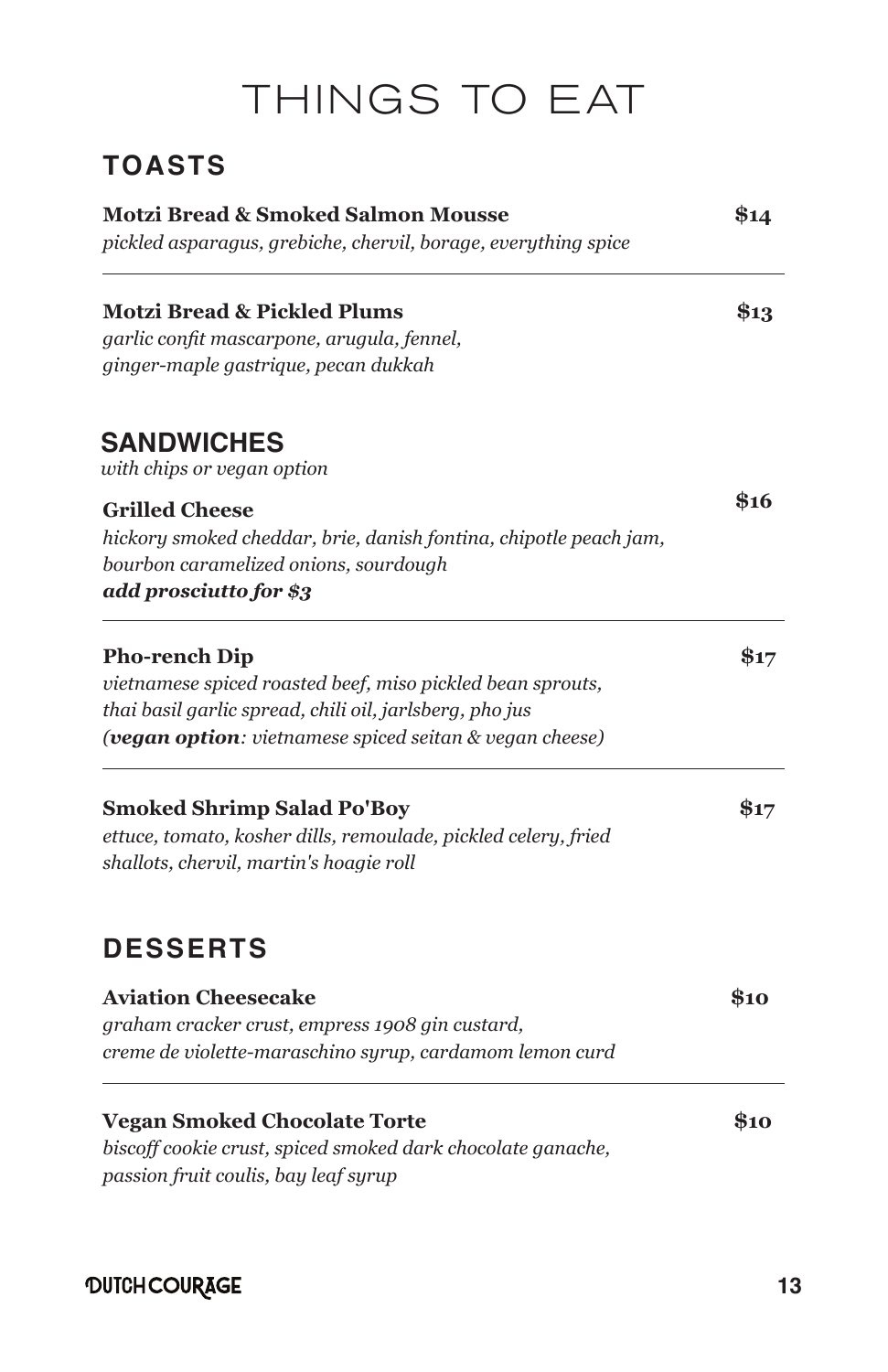

# *CIVIL* **DECORUM**



### **BE POLITE**

Respect all staff and guest around you EVERYONE IS WELCOME



Don't see something you like on the menu? *Ask and we'll be happy to create something just for you.*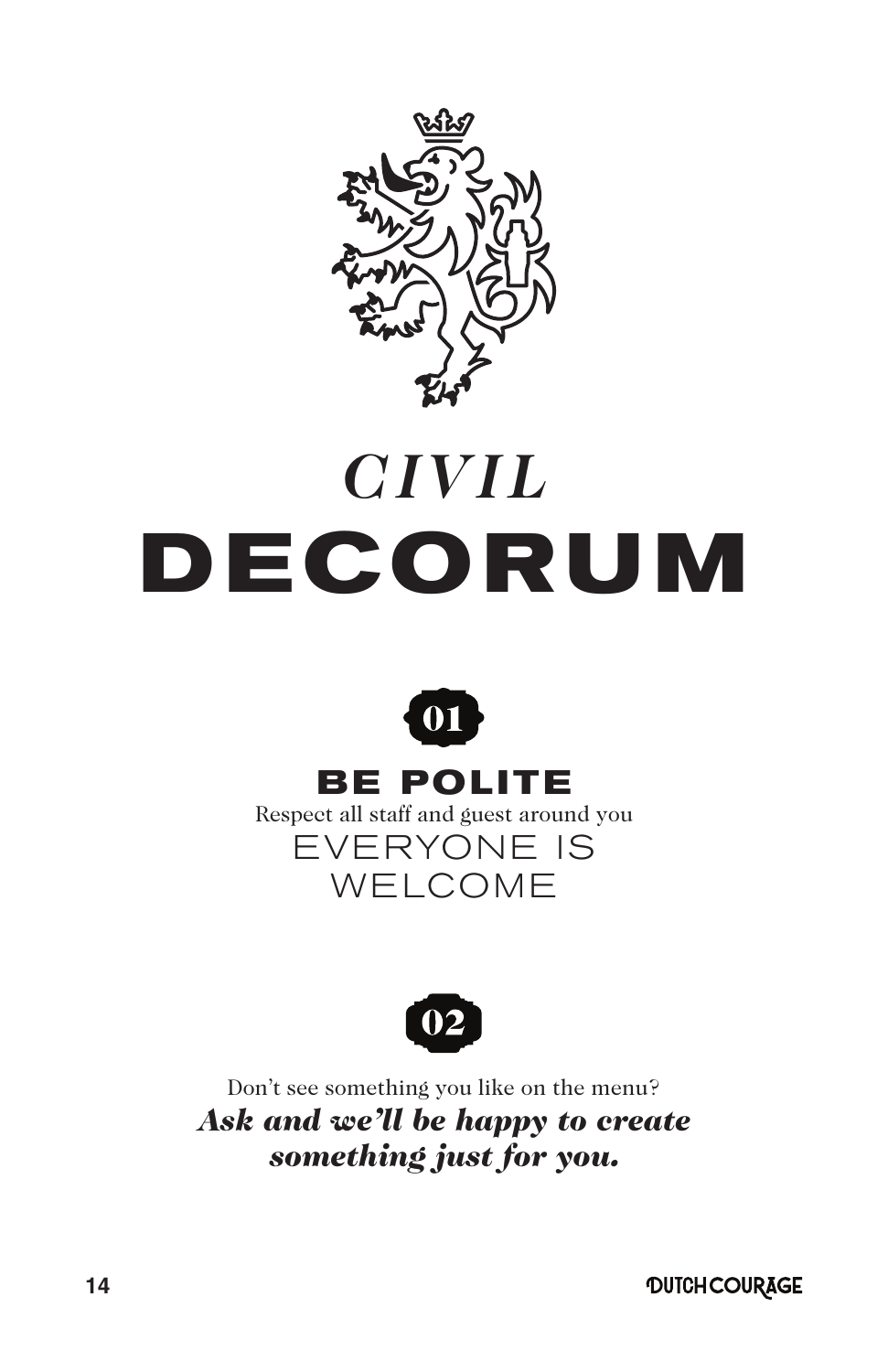

#### CELL PHONES *If you are going to be n a call for longer than 30 seconds politely step outide.*

Please no listening to your own music or videos without earbuds.



### *No Smoking*

All smoking, vapes included, must be done outside. Please dispose of cigarette butts in our receptacles outside.



Please be respectful of our space and the items within it. It took a long time to find everything you see here.



**HAVE FUN** *& ENJOY* **OUR BAR**